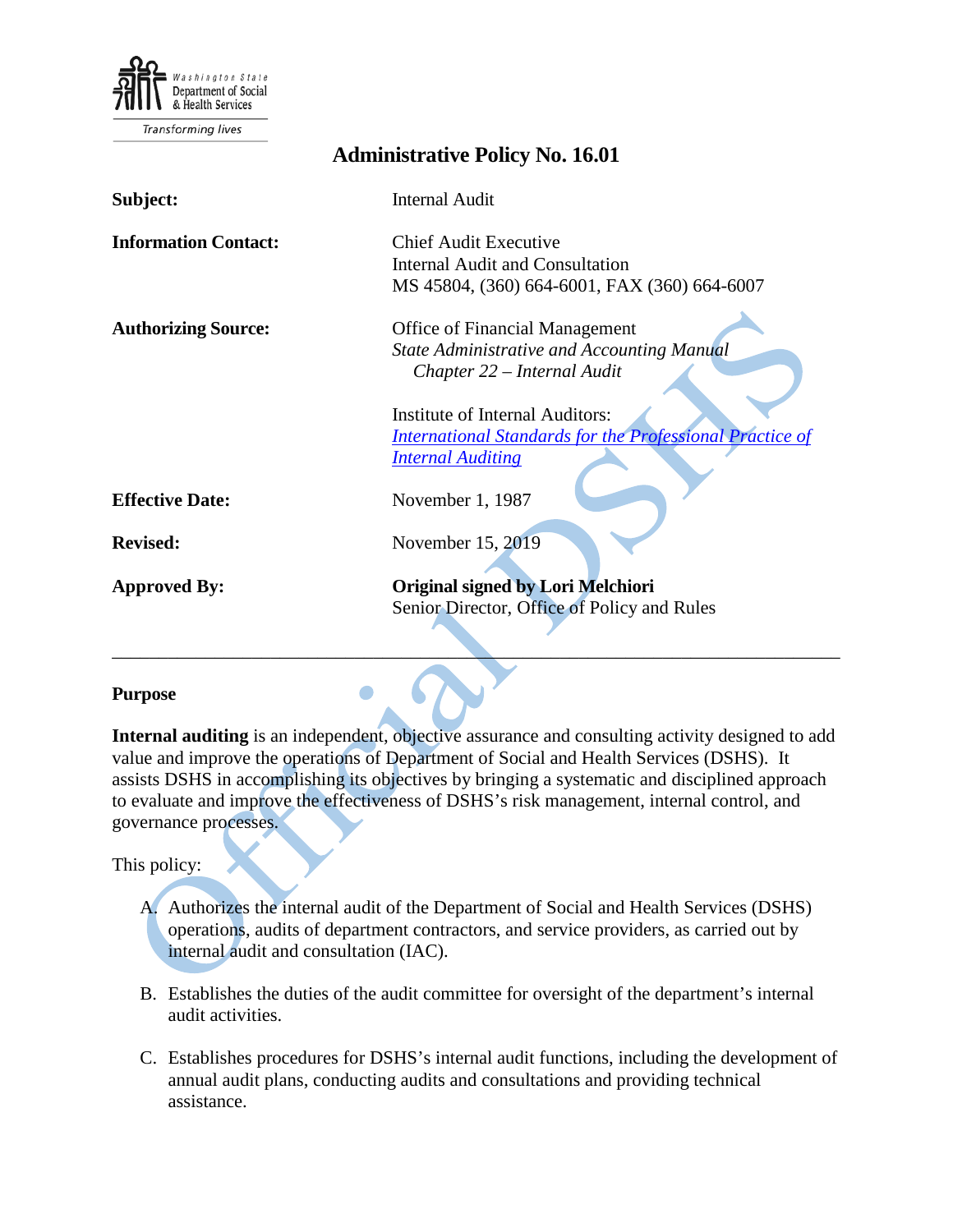D. Outlines the procedures for completing and monitoring corrective action plans (CAPs).

#### **Scope**

This policy applies to all DSHS operations and governs:

- A. Internal audit and consultation's conduct of internal audits of all DSHS programs and organizational units, as well as audits of department contractors and service providers.
- B. The responsibilities of the audit committee related to internal audit activities.
- C. Corrective actions taken as the result of DSHS internal audits conducted by IAC.

## **Definitions**

**Assurance services (commonly known as audits)** – an objective examination of evidence for the purpose of providing an independent assessment on governance, risk management, and control processes for the organization. Internal audits provide department managers with objective and timely information to assist them in decision making and meeting the goals of the department.

**Audit committee** – a committee to assist DSHS management in performing its oversight responsibilities as they relate to financial and other reporting practices, internal control, compliance with laws, regulations, ethics, and economy and efficiency of operations, financial reporting process and the agency's process for monitoring compliance with laws and regulations and the code of conduct. The audit committee consists of seven members including the DSHS secretary, chief of staff - office of the secretary, deputy chief of staff – office of the secretary, three assistant secretaries and the chief risk officer as designated by the secretary.

**Consultation services** – services involving non-standard engagements. Advisory and related client service activities, the nature and scope of which are agreed upon with the client, are intended to add value and improve an organization's governance, risk management, control environment, and business processes without the internal auditor assuming management responsibility.

**Corrective action plan (CAP) -** a plan prepared by a division director or designee and approved by their assistant secretary, which includes:

- 1) Specific corrective actions the division will take to correct the audit, review, or survey finding;
- 2) Specific target dates by when the division will complete the corrective actions;
- 3) Monthly updates to include action taken to-date; and
- 4) The completion date for each action item.

**Department -** the Department of Social and Health Services (DSHS).

**Engagement** - an audit, consultation, or technical assistance.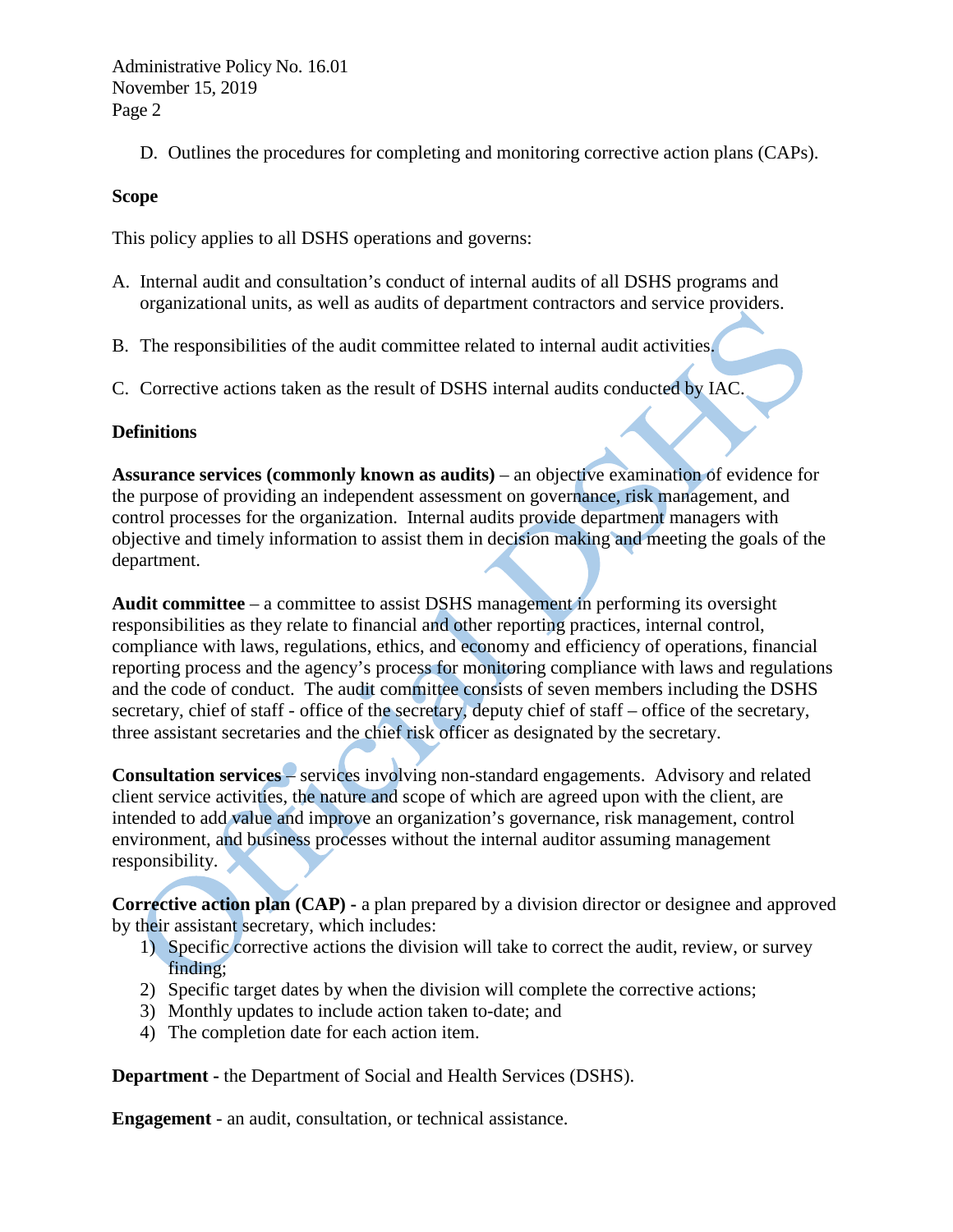**Internal audit and consultation (IAC) -** the office responsible for providing internal audit, consultation, and technical assistance services to DSHS management.

**Quality assurance and improvement program (QAIP)** – A QAIP is designed to enable an evaluation of the internal audit activity's conformance with the [International Standards for the](https://na.theiia.org/standards-guidance/Public%20Documents/IPPF%202013%20English.pdf)  [Professional Practice of Internal Auditing](https://na.theiia.org/standards-guidance/Public%20Documents/IPPF%202013%20English.pdf) and an evaluation of whether internal auditors apply the [Code of Ethics.](https://na.theiia.org/special-promotion/PublicDocuments/Code%20of%20Ethics.pdf) The program also assesses the efficiency and effectiveness of the internal audit activity and identifies opportunities for improvement.

**Senior executives – (cabinet and subcabinet) –** members of senior management including the secretary, assistant secretaries and senior directors.

# **Policy Requirements**

- A. The chief audit executive (CAE) directs internal audit and consultation and all internal audit and consultation functions for DSHS, evaluating such matters as:
	- 1. Client health and safety.
	- 2. Accomplishment of established organization goals and objectives.
	- 3. Compliance with laws, regulations, policies, plans, procedures, grants, and contract terms.
	- 4. Economical and efficient use of resources.
	- 5. Safeguarding of assets.
	- 6. Reliability and integrity of information.
	- 7. Other issues and areas as determined by the audit committee or the secretary.
- B. The chief audit executive reports administratively to the deputy chief of staff office of the secretary and functionally to the audit committee.
- C. Internal audit and consultation activities are conducted according to the [International](https://na.theiia.org/standards-guidance/Public%20Documents/IPPF%202013%20English.pdf)  [Standards for the Professional Practice of Internal Auditing.](https://na.theiia.org/standards-guidance/Public%20Documents/IPPF%202013%20English.pdf)
- D. The secretary's audit requests are the priority of IAC. All other requests are considered after the secretary's requests are met.
- E. IAC staff participating in internal audit activities, with strict accountability for confidentiality and safeguarding records and information, are authorized full, free and unrestricted access to any and all of DSHS and contractor records, physical properties and personnel necessary to carry out their assignments.
- F. The audit committee reinforces independence and objectivity in the prioritization and analysis of audit related issues, and provide reasonable assurance that department management is exercising due professional care.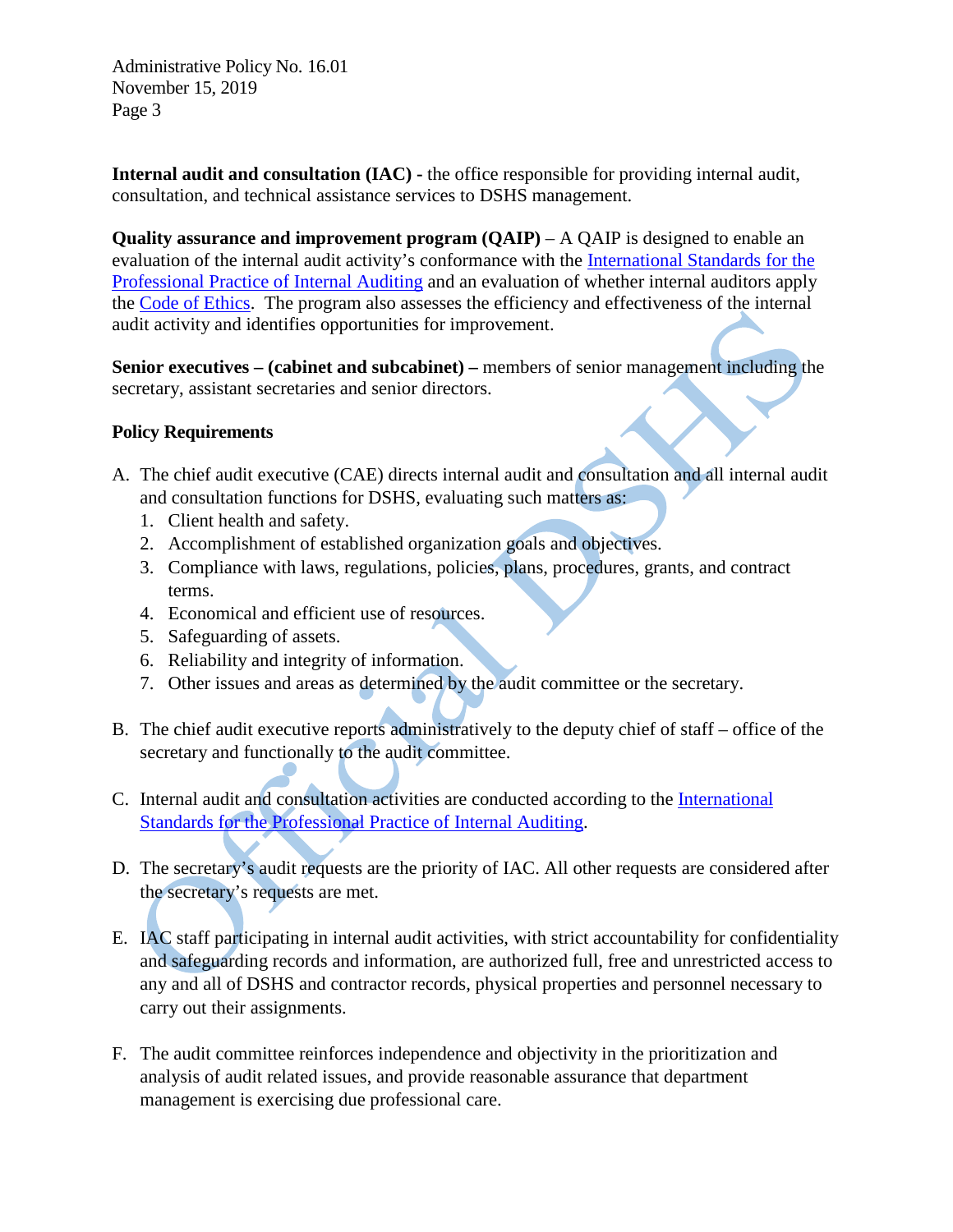- G. The office of accounting services (OAS) is the primary DSHS organization that processes financial adjustments resulting from audit activities. DSHS Administrations may make their own financial adjustments and coordinate with OAS if need be.
- H. Written requests for special audits, consultations or technical assistance may be submitted in writing or by email to the chief audit executive at any time during the year. These requests will be taken into consideration and may be discussed with the audit committee. The CAE considers special requests based on the priorities of the annual audit plan and the availability of IAC staff. The CAE will respond to the requestor of the special request within five business days.

# **Roles and Responsibilities**

- A. Audit committee
	- 1. Establish and define the responsibilities of each internal audit activity.
	- 2. Provide oversight in the preparation for and follow-up to internal and external audits of DSHS programs and services to help ensure the agency has a thoughtful, proactive and coordinated approach to audits and consultations.
	- 3. Provide independent assurance and advice to the DSHS senior executives on the risk, control and compliance framework and its financial reporting responsibilities.
	- 4. Review evaluations of risk, control, and governance processes.
	- 5. Request audits and consultations that address risks to the members' own areas of responsibility, as needed.
	- 6. Provide input (requested audits and consultations) into the annual audit and consultation plan.
	- 7. Review the annual audit and consultation plan before its approval by the secretary.
	- 8. Review audit and consultation results and ensure they are given due consideration.
	- 9. Serve as a mediator and resolve intra-agency audit disputes as needed.

# B. Chief audit executive

- 1. Direct and manage the work of internal audit and consultation according to the [Institute](https://na.theiia.org/standards-guidance/Public%20Documents/IPPF%202013%20English.pdf)  [of Internal Auditor's Professional Standards framework.](https://na.theiia.org/standards-guidance/Public%20Documents/IPPF%202013%20English.pdf)
- 2. Meet with senior management between March and May of each year to discuss potential audit and consultation subjects for the annual audit plan.
- 3. Develop the department's annual audit and consultation plan using a risk based methodology and the priorities set by the office of the secretary, audit committee and senior management. At a minimum the audit plan includes:
	- a. The audit and consultation work schedule for the fiscal year;
	- b. A summary of IAC's work during the previous fiscal year;
	- c. Notable audit findings and recommendations, together with emerging trends (if any);
	- d. Progress on the department's CAP implementation, monitoring, and completion;
	- e. The impact of IAC resource limitations and significant interim changes to the audit committee; and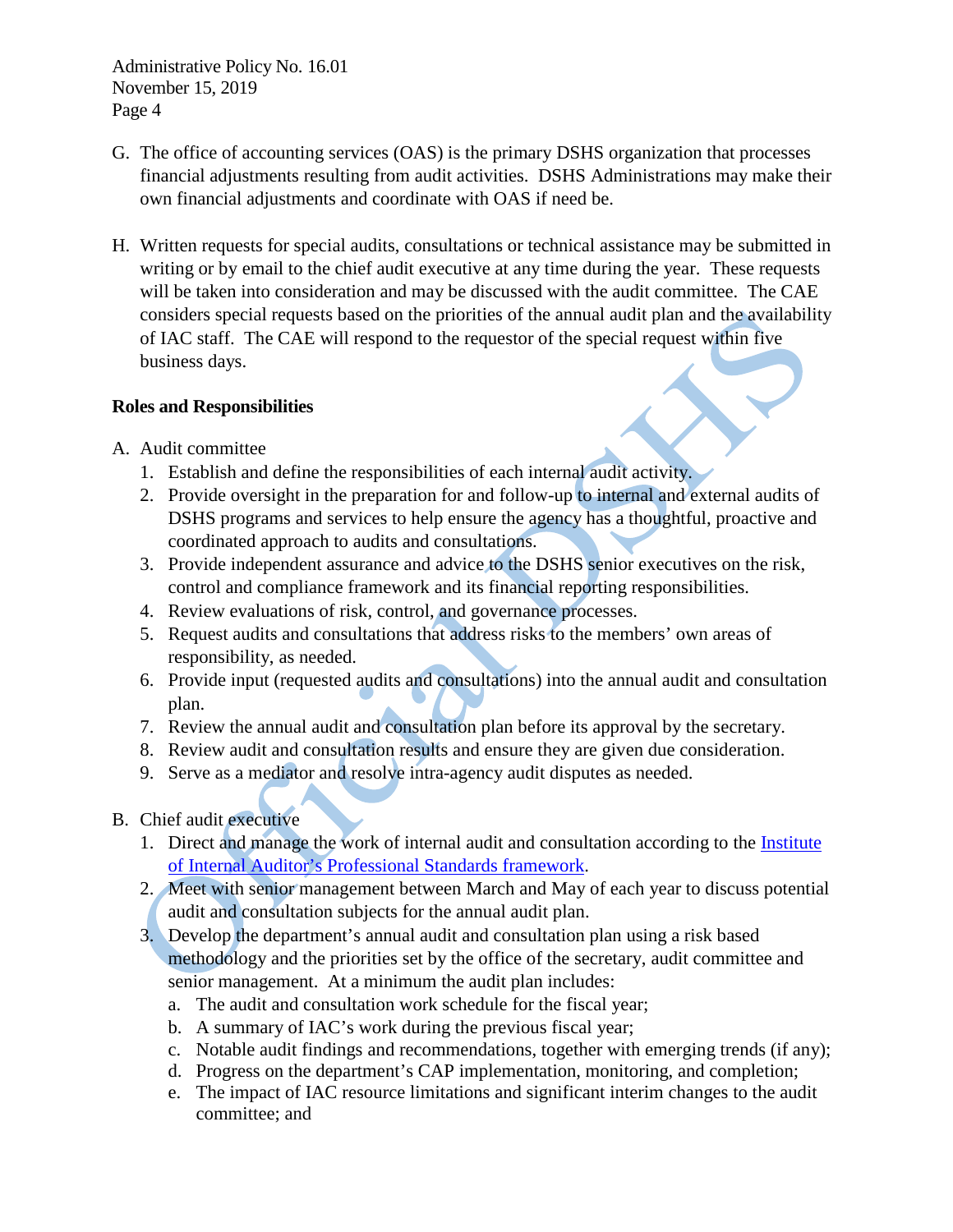- f. Confirmation of the organizational independence of the internal audit activities annually to the audit committee.
- g. Report the progress of the quality assurance and improvement program to the audit committee.
- h. Submit the draft annual audit plan to the audit committee at their June meeting each year for review and approval. The plan must be approved by the audit committee prior to implementation.
- 4. Manage the engagements contained in the annual audit and consultation plan.
- 5. Meet quarterly with the audit committee to:
	- a. Provide a quarterly progress report on completing the annual audit and consultation plan;
	- b. Communicate any significant deviation from the approved annual audit and consultation plan; and
	- c. Provide an update on the corrective action plans.
- C. Internal audit and consultation
	- 1. Report to the chief audit executive.
	- 2. Conduct audits, consultations and technical assistance per the annual audit and consultation plan, and as required.
	- 3. Manage all IAC activities according to the following [Institute of Internal Auditor's](https://na.theiia.org/standards-guidance/Public%20Documents/IPPF%202013%20English.pdf)  [Professional Standards framework:](https://na.theiia.org/standards-guidance/Public%20Documents/IPPF%202013%20English.pdf)
		- a. Professionalism
			- i. The internal audit activity will adhere to the Institute of Internal Auditors' mandatory guidance including the definition of internal auditing, the code of ethics, and the international standards for the professional practice of internal auditing (standards). This mandatory guidance constitutes principles of the fundamental requirements for the professional practice of internal auditing and for evaluating the effectiveness of the internal audit activity's performance.
				- The [core principles for the professional practice of internal auditing](https://na.theiia.org/standards-guidance/mandatory-guidance/Pages/Core-Principles-for-the-Professional-Practice-of-Internal-Auditing.aspx) include: Demonstrates integrity
					- Demonstrates competence and due professional care
					- Is objective and free from undue influence (independent)
					- Aligns with the strategies, objectives and risks of the organization
				- Is appropriately positioned and adequately resourced
				- Demonstrates quality and continuous improvement
				- Communicates effectively
				- Provides risk based assurance
				- Is insightful, proactive and future focused
				- Promotes organizational improvement
			- ii. The Institute of Internal Auditors' [practice guides, position papers and practices](https://na.theiia.org/standards-guidance/recommended-guidance/practice-guides/Pages/Practice-Guides.aspx)  [advisories](https://na.theiia.org/standards-guidance/recommended-guidance/practice-guides/Pages/Practice-Guides.aspx) will be adhered to, as applicable, to guide operations.
		- iii. In addition, the internal audit activity will adhere to relevant DSHS policies and procedures and the internal audit activity's standard operating procedures manual.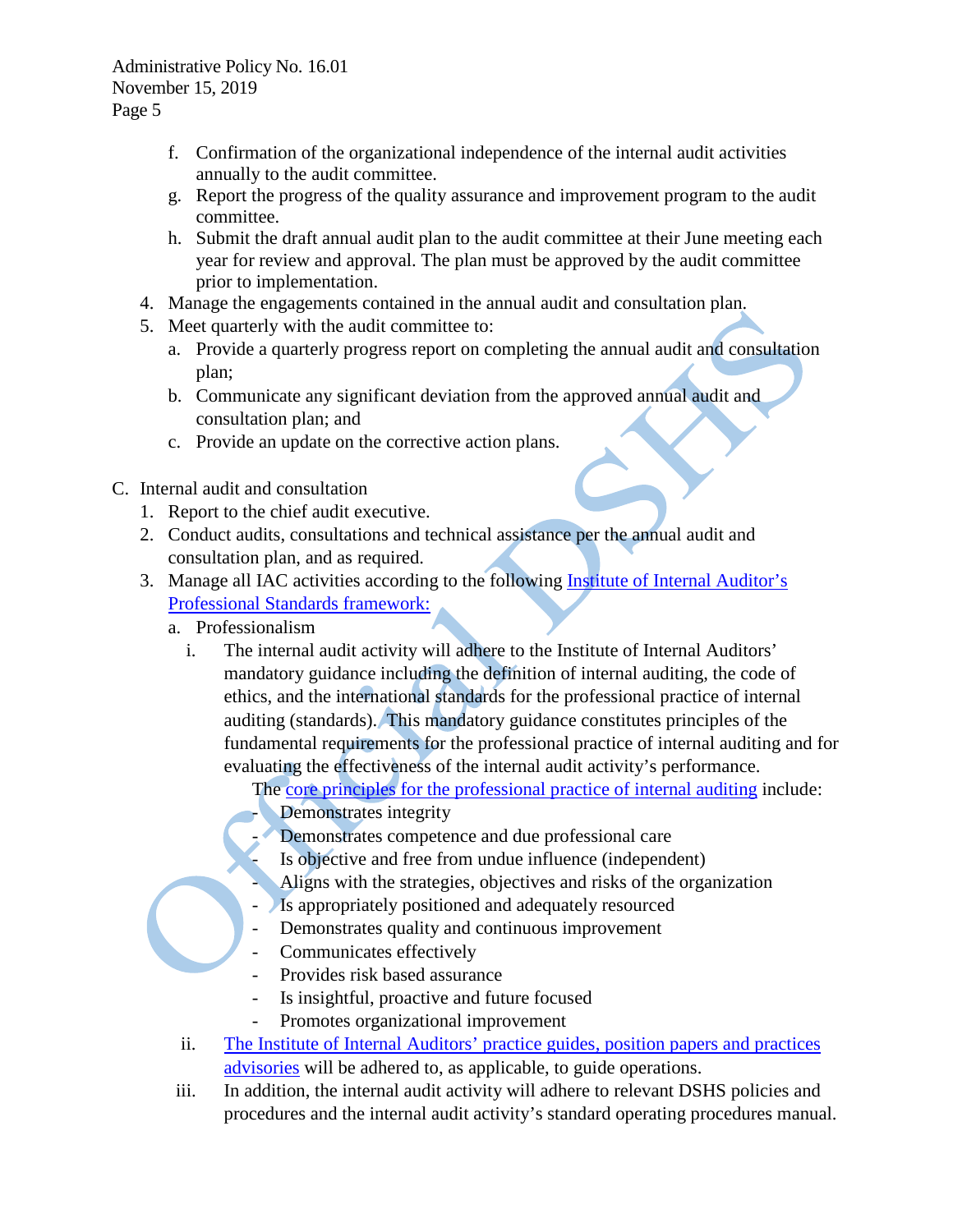b. Code of ethics

The purpose of the [Institute of Internal Auditors' Code of Ethics](https://na.theiia.org/standards-guidance/mandatory-guidance/Pages/Code-of-Ethics.aspx) is to promote an ethical culture in the profession of internal auditing. A code of ethics is necessary and appropriate for the profession of internal auditing, founded as it is on the trust placed in its objective assurance about governance, risk management and control.

- c. Principles
	- *Integrity* The integrity of internal auditors establishes trust and thus provides the basis for reliance on their judgment.
	- *Objectivity* Internal auditors exhibit the highest level of professional objectivity gathering, evaluating, and communicating information about the activity or process being examined. Internal Auditors make a balanced assessment of all the relevant circumstances and are not unduly influenced by their own interests or by others in forming judgments.
	- *Confidentiality* Internal auditors respect the value and ownership of information they receive and do not disclose information without appropriate authority unless there is a legal or professional obligation to do so.
	- *Competency* Internal auditors apply the knowledge, skills, and experience needed in the performance of internal audit services.
- d. Independence and objectivity The chief audit executive will confirm to the audit committee at least annually, the organizational independence of the internal audit activities.
	- i. The internal audit activity will remain free from interference by any element in DSHS including matters of audit selection, scope, procedures, frequency, timing, or report content, in order to permit maintenance of a necessary independent and objective mental attitude.
	- ii. Internal auditors will have no direct operational responsibility or authority over any of the activities audited. Accordingly, they will not implement internal controls, develop procedures, install systems, prepare records or engage in any other activity that may impair their judgment.
- iii. Internal auditors will exhibit the highest level of professional objectivity in gathering, evaluating and communicating information about the activity or process being examined. Internal auditors will make a balanced assessment of all the relevant circumstances and not be unduly influenced by their own interests or by others in forming judgments.

# D. Assistant secretaries

- 1. Provide input into the development of the annual audit and consultation plan through annual consultation meetings with the chief audit executive.
- 2. Request special audits that fall outside the DSHS annual audit plan by submitting an email or written request to the chief audit executive.
- 3. Approve and submit responses to IAC internal audit reports for their administration.
- 4. Approve and submit all internal audit corrective action plans for their administration.
- 5. Ensure timely and thorough completion of CAPs.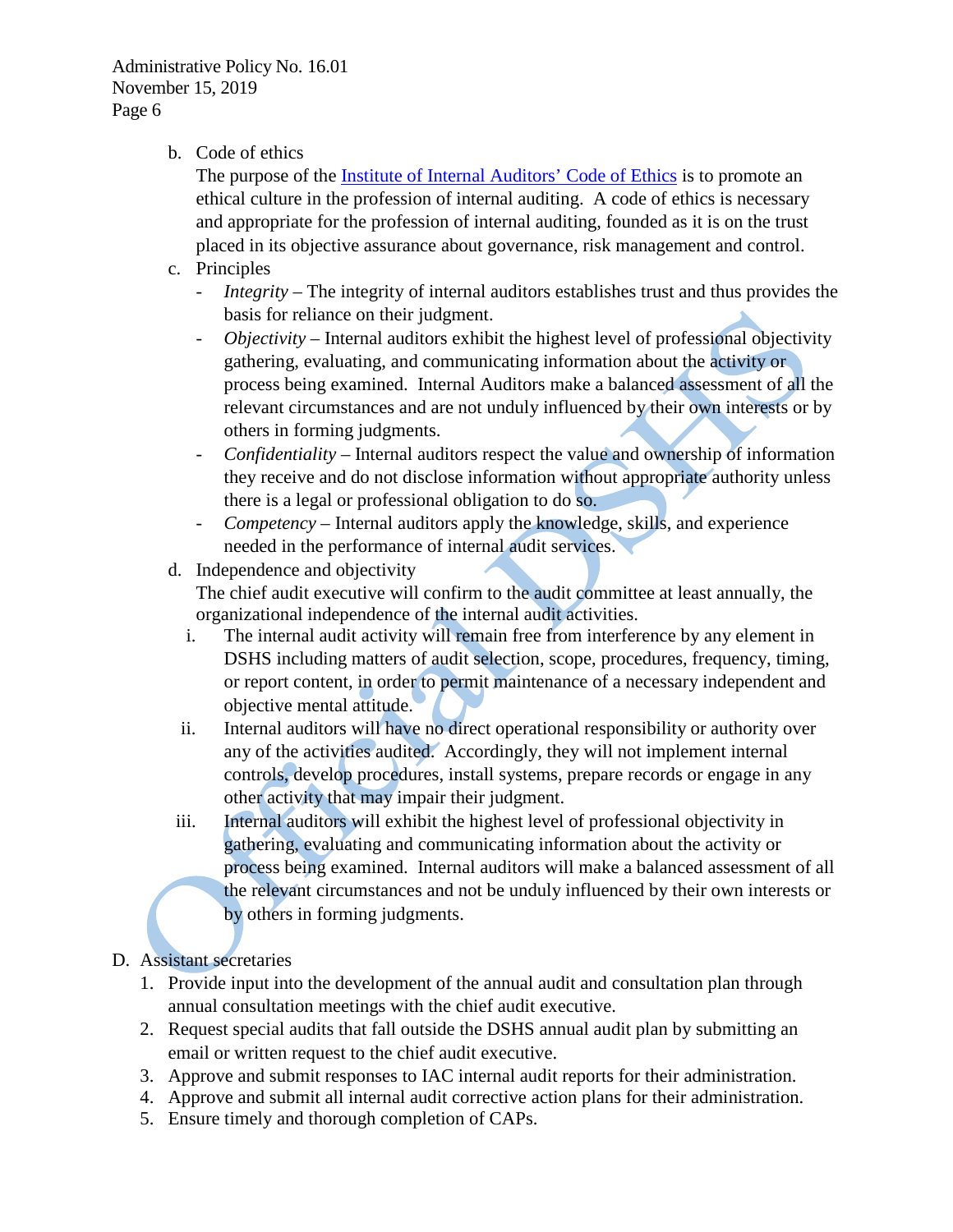- 6. Submit a certificate of completion of corrective action plan to IAC certifying the final correction of all audit findings within their administration.
- E. Division directors
	- 1. Prepare and submit copies of their program's response to internal audit findings to their assistant secretary within 20 calendar days of the draft report.
	- 2. Prepare and submit copies of their CAPs to their assistant secretary within 30 days of the final internal audit report.
	- 3. Oversee and perform corrective action(s) in response to internal audits.
	- 4. Report to the responsible assistant secretary on the action(s) taken to correct each finding.
	- 5. Report CAP activity, changes in action steps or due dates to IAC by the 15th of each month until completion.
	- 6. At their discretion request technical assistance that falls outside the DSHS annual audit and consultation plan.

## F. DSHS employees

All DSHS employees are required, as requested, to provide assistance in fulfillment of internal audit activities.

## **Procedures**

A. Assurance services (commonly known as audits) IAC provides assurance/internal audit services and audits of department contractors and

vendors.

- 1. Audits will be detailed in the annual audit and consultation plan or as requested during the year by the office of the secretary, assistant secretaries or senior management.
- 2. Audits follow the following process:
	- a. Written audit plans are developed with the stakeholders.
	- b. The audit plan is approved by the assistant secretaries or their designee.
	- c. Provide regular updates and maintain open communication on the status of the audit as agreed upon with the stakeholders.
	- d. Conduct an entrance and exit conference with the stakeholders.
	- e. Provide a draft report, final report and corrective action plan for each engagement.
- B. Consultation services

IAC provides and promotes organizational improvement through consultation services to management. They are identified on the annual audit and consultation plan.

Consultations services are performed;

- 1. As determined during the audit planning process.
- 2. At management's request following an audit; to recommend standards of control for systems, or to review procedures before implementation.
- 3. As special requests are made by executive management unrelated to a specific audit.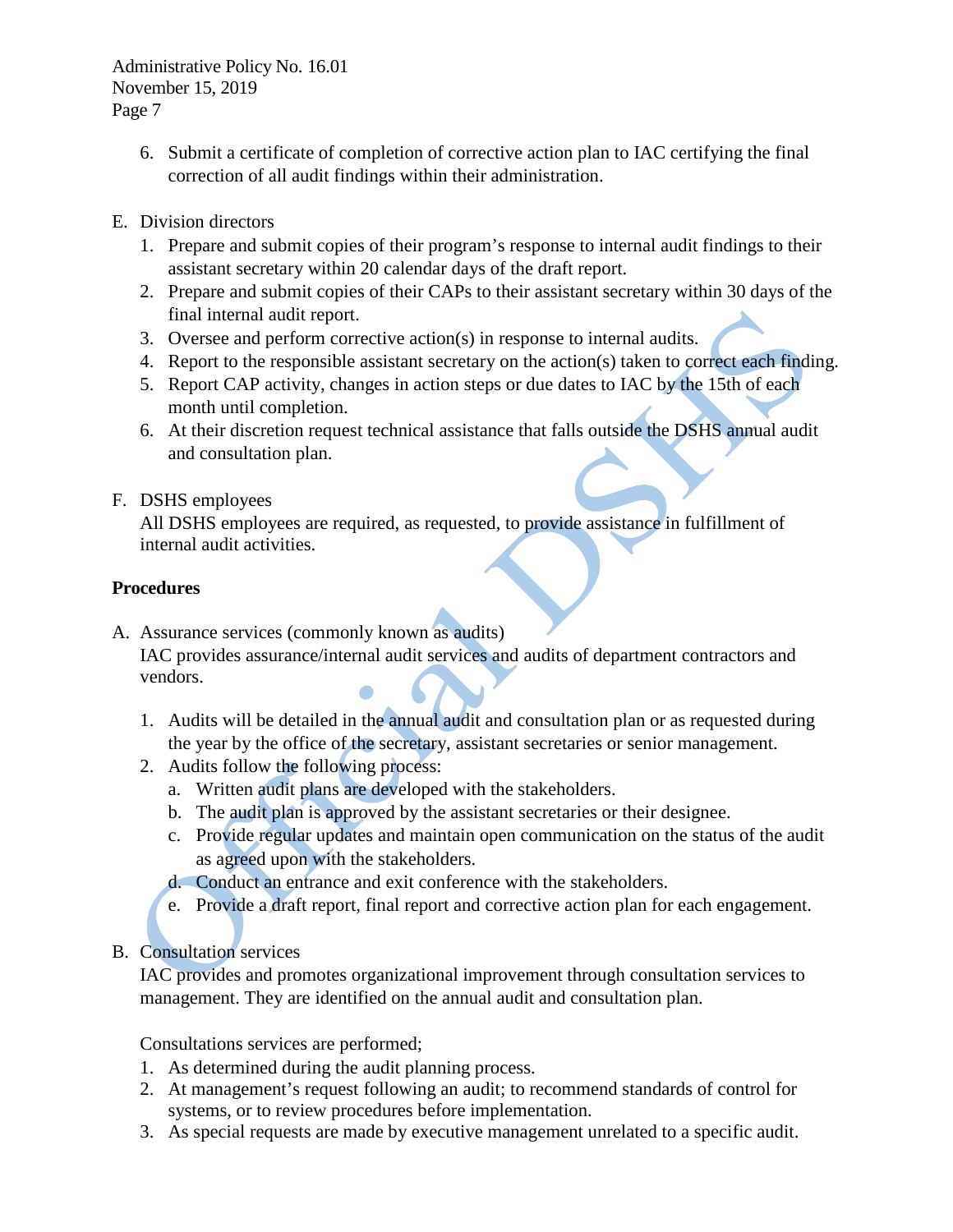- C. Reporting and distribution of IAC information
	- 1. Audit reports
		- a. Draft audit reports include:
			- i. Audit findings;
			- ii. Quality performance issues and opportunities for improvement; and
		- iii. Recommendations for addressing audit findings and deficiencies.
		- b. Final audit reports may include:
			- i. The auditee's timely response to the draft report; if submitted by senior management or their designee or by a principal of an external entity having undergone an audit.
			- ii. The CAP developed by the audited program; if received by IAC prior to the issuance of the final audit report.
		- c. For findings of significant importance:
			- i. If an internal audit finding indicates clients and the department are at serious risk, the IAC provides notification within one business day, through a management memorandum, to the DSHS secretary, chief of staff, deputy chief of staff – office of the secretary, and the respective assistant secretary.
			- ii. IAC may recommend that the program take immediate steps to address problem areas.
		- d. Final audit reports are distributed to:
			- **DSHS** secretary
			- Audit committee members
			- Relevant senior executives and the division director of the audited program
			- Chief risk officer (ERMO)
			- Director, finance division (FFAA if applicable)
			- Chief audit executive
			- External audit liaison manager
			- Office of financial recovery (if overpayments are identified)
			- Other DSHS management staff affected by or involved in the audit
			- Auditee
			- Administration's audit liaisons (general audits only information technology reports will not be distributed)

All audit reports, with the exception of information technology reports, are on the [Internal Audit Intranet SharePoint site.](http://one.dshs.wa.lcl/FS/Loss/Audits/Pages/InternalAudits.aspx) For information technology reports contact the chief audit executive.

- 2. Consultation reports
	- a. A consultation engagement received as a request from the audit committee will have a report distribution limited to the audit committee and relevant senior executives and DSHS management team members as appropriate.
	- b. Consultation engagements listed on the approved annual audit plan will have a report distribution to the audit committee and relevant senior executives and DSHS